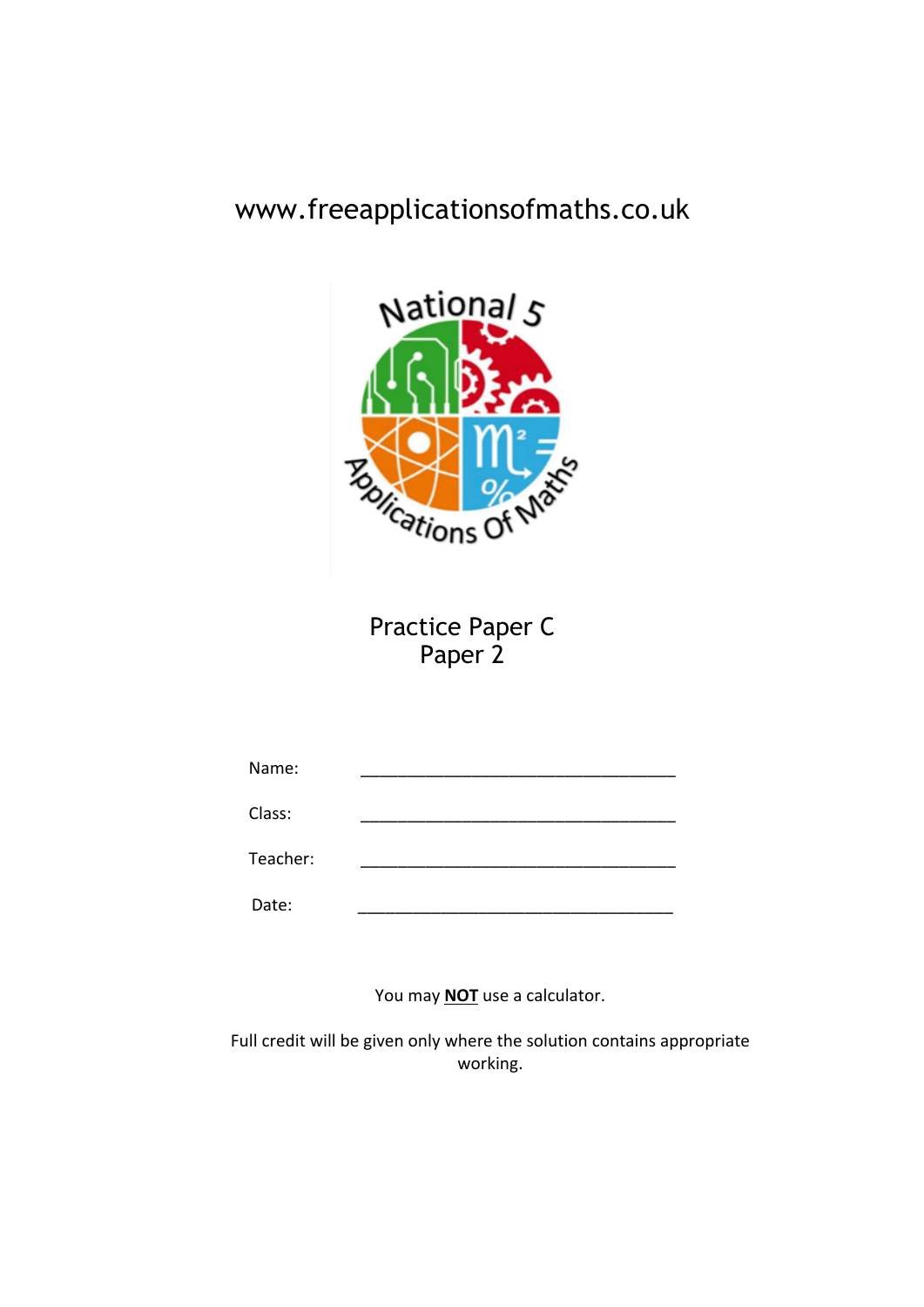## **FORMULAE LIST**

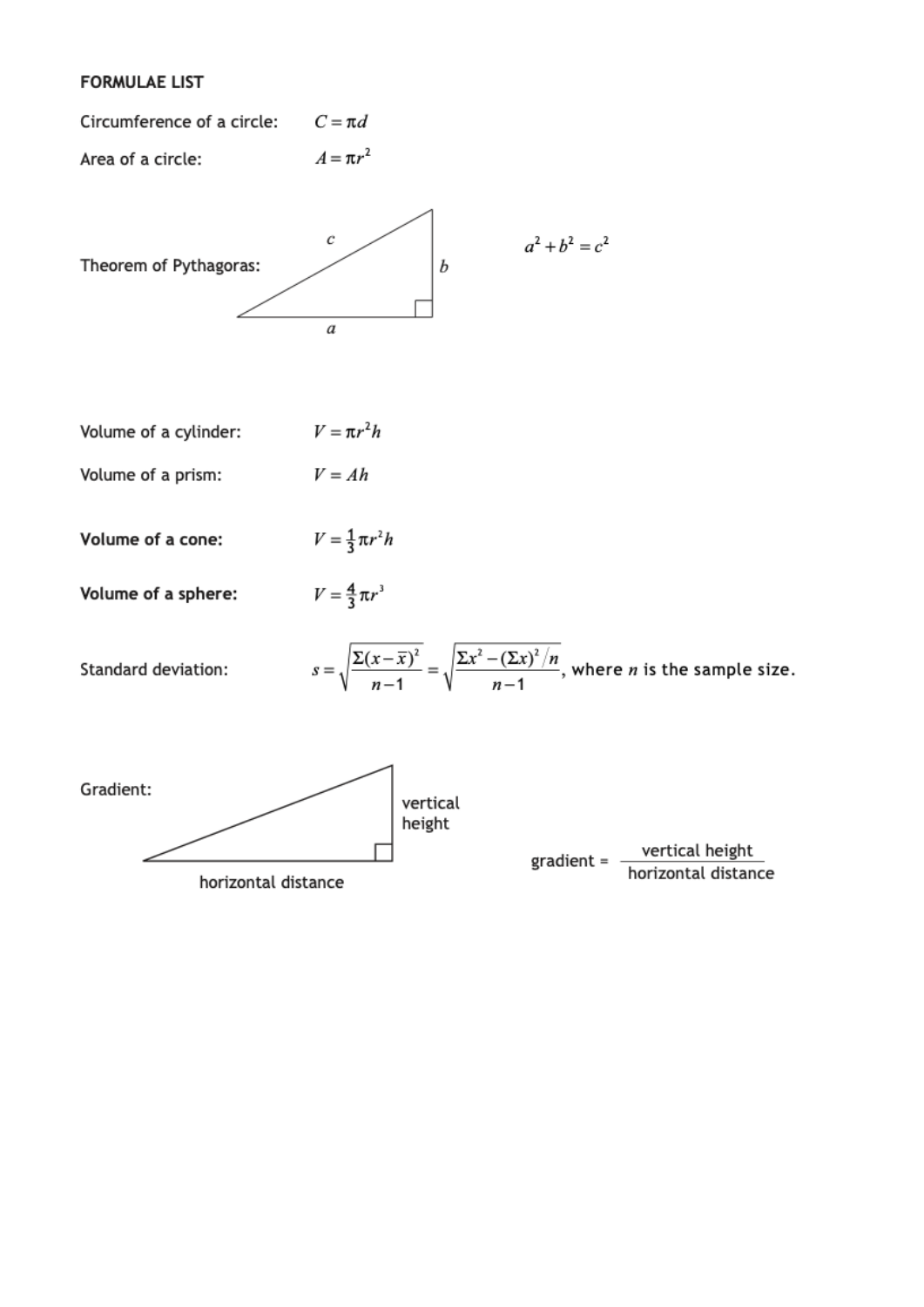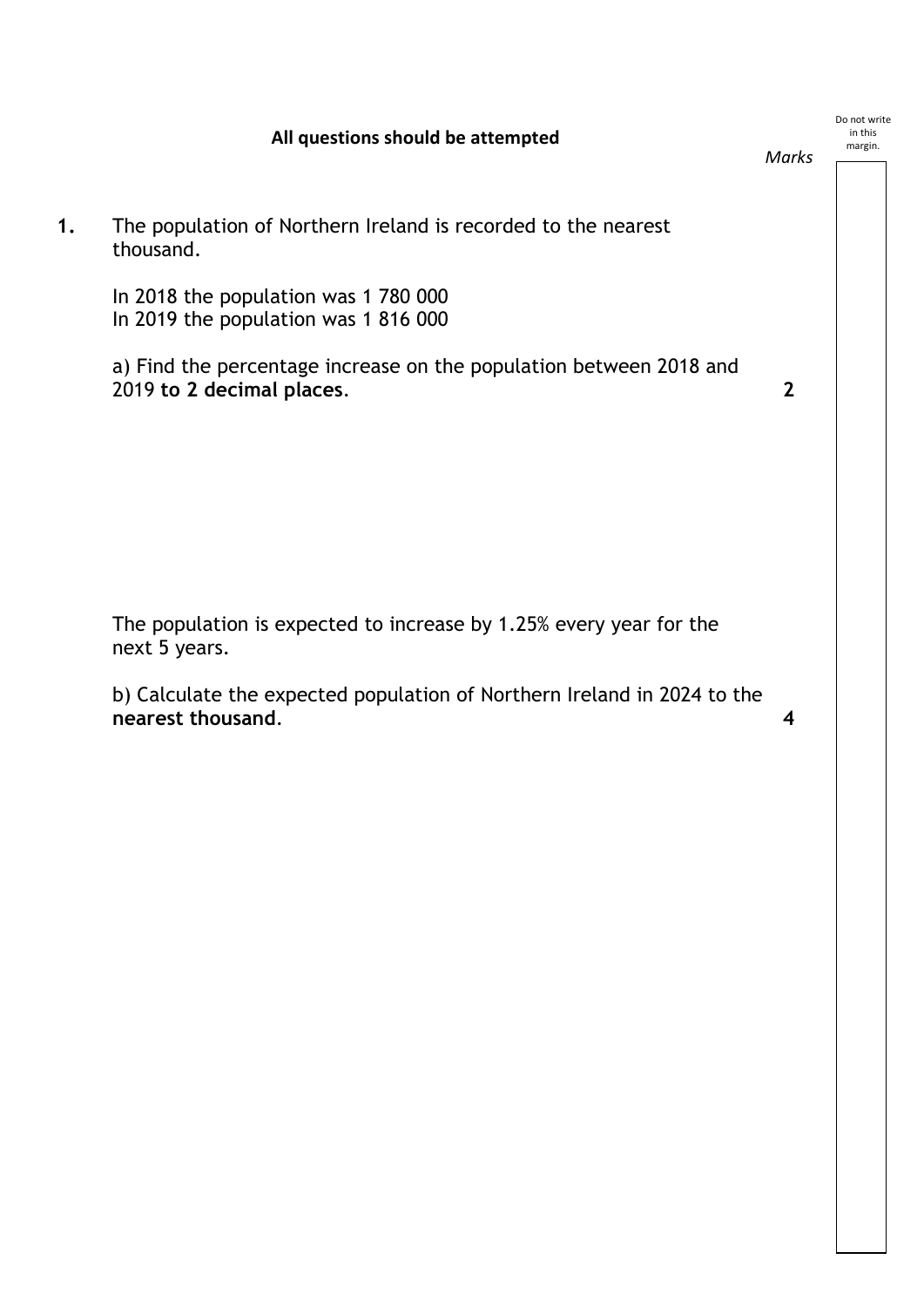*Marks*

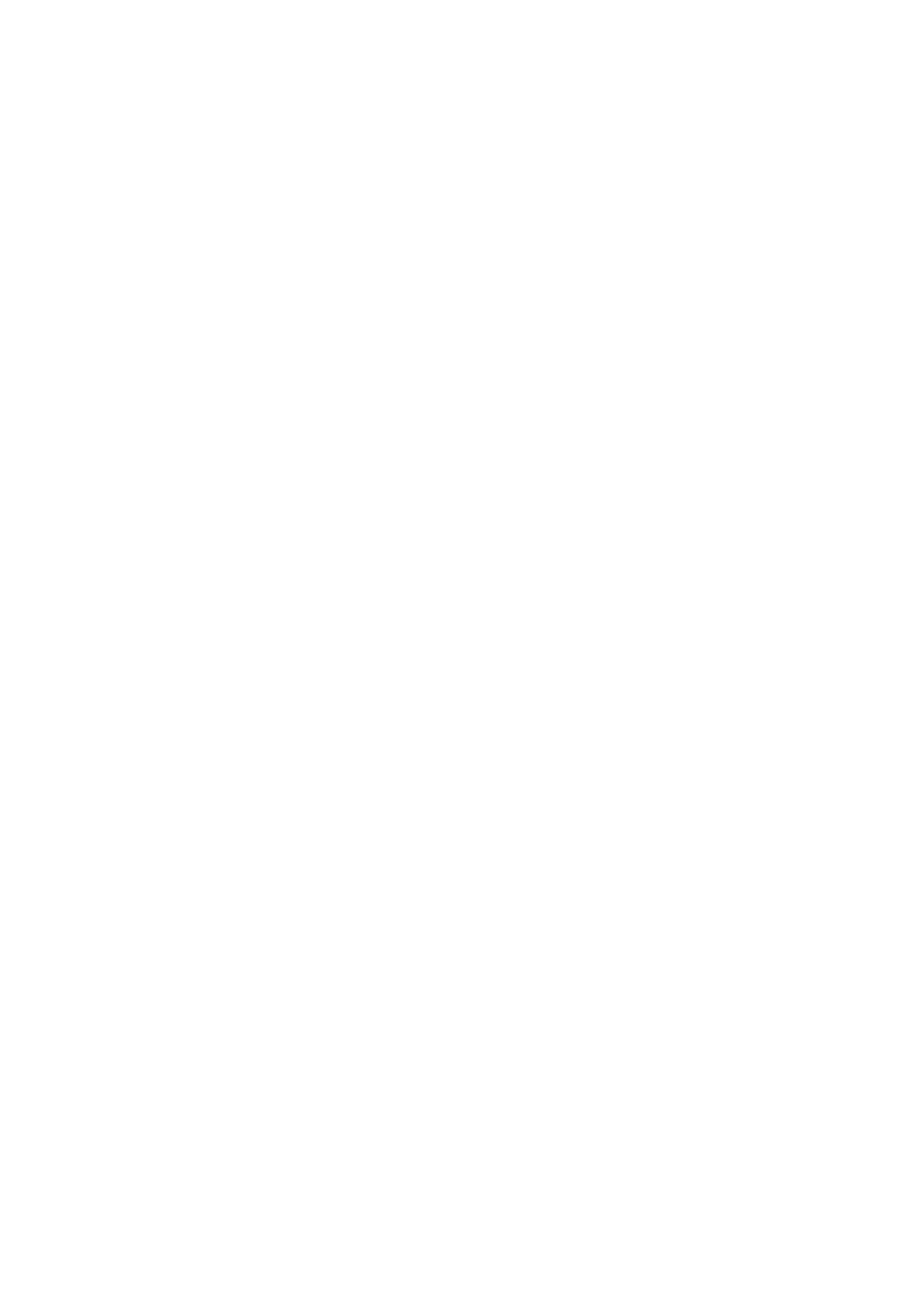*Marks*

**4.** A new sail is being designed for a yacht as shown below. It consists of two right angled triangles.



a) Find the length of AB **2**

b) Find the area of the sail. **2**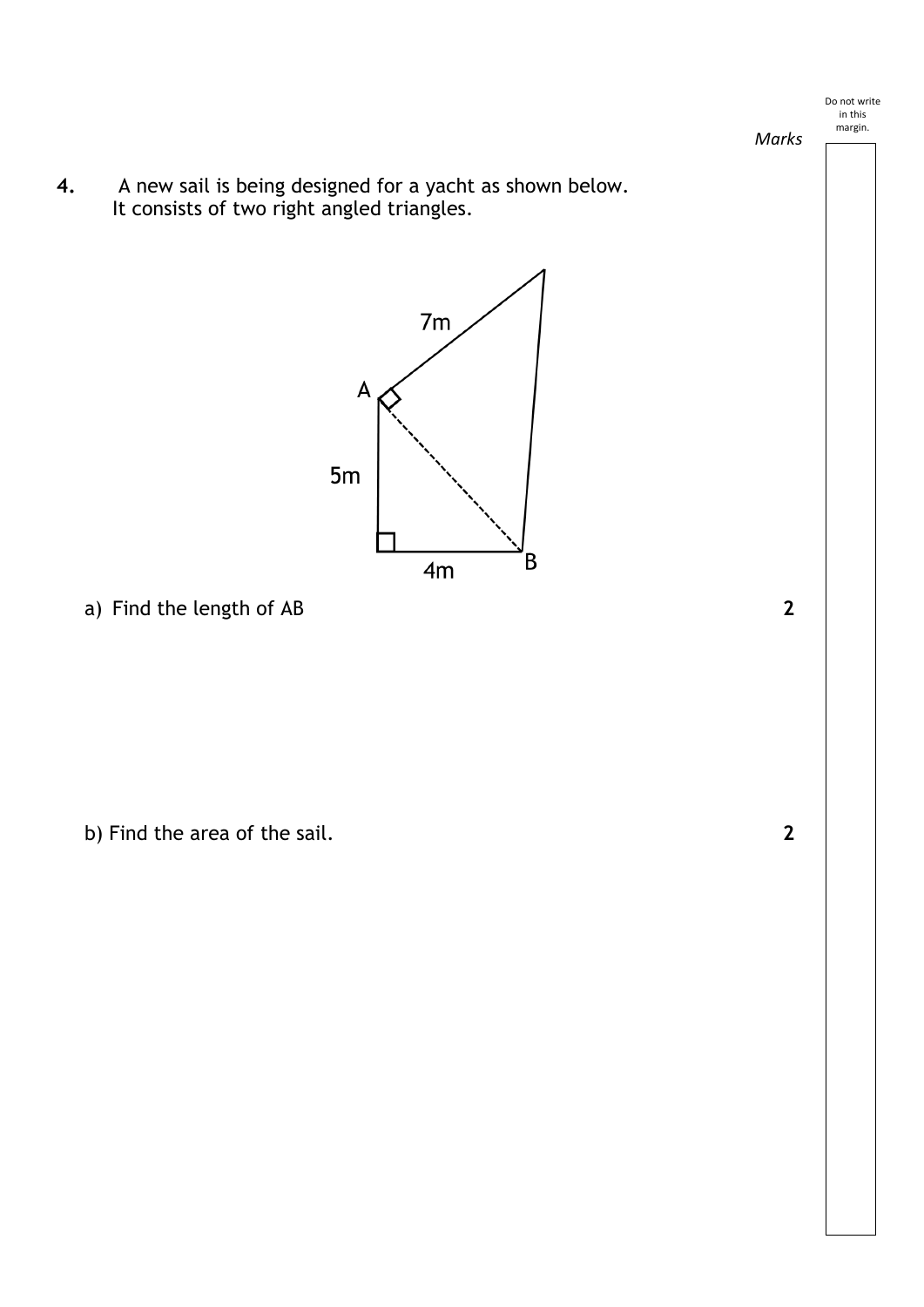

2.4m

- It costs  $£3.99$  per  $m<sup>2</sup>$  of tiles for the floor of the kitchen
- b) Calculate the cost to put tiles over the entire kitchen floor. **1**

a) Calculate the area of the kitchen **1** 

6.2m

Kitchen

The carpet for the living room must be bought in rolls of 10m<sup>2</sup>, where it costs £24 for each roll.

c) Calculate the cost to carpet the entire living room. **4**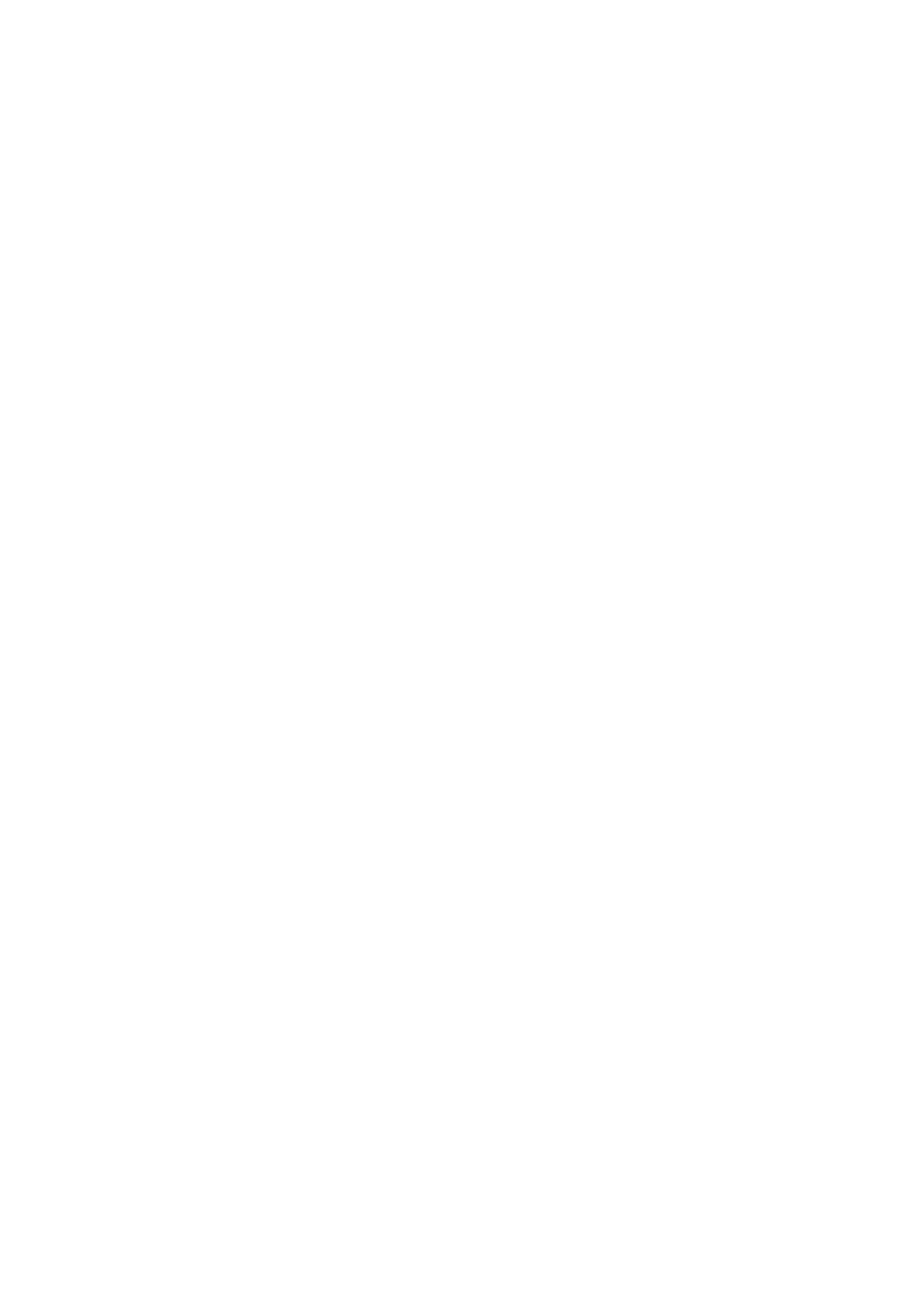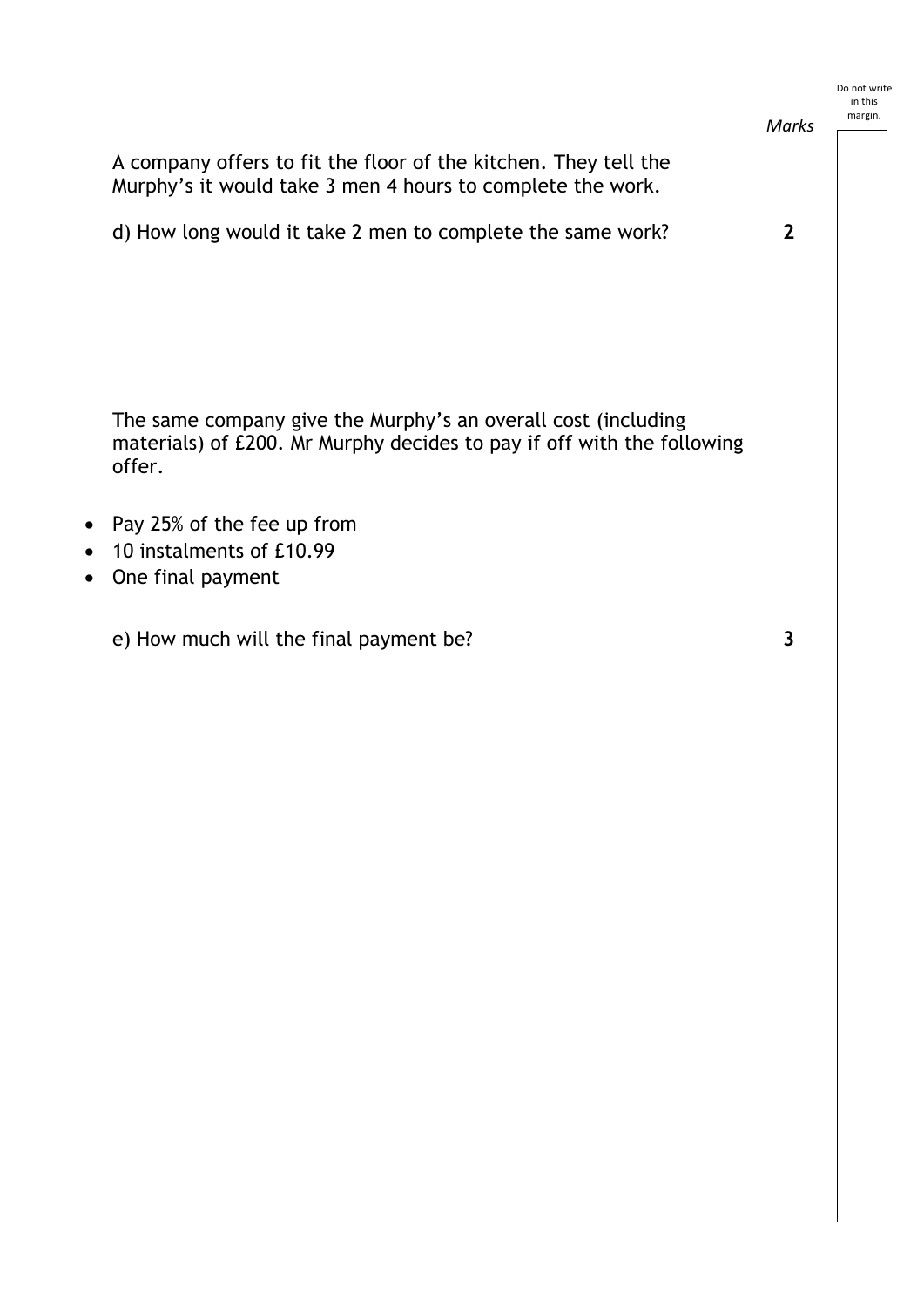*Marks*

**6.** Boxes are being stacked into a larger container with dimensions as shown below.



a) What is the most number of boxes you can fit inside the large container? **3**

The cost of the large container is £1450. It also costs £1.50 for each box to be packaged.

b) Calculate the cost to buy the container and package all the boxes. **2**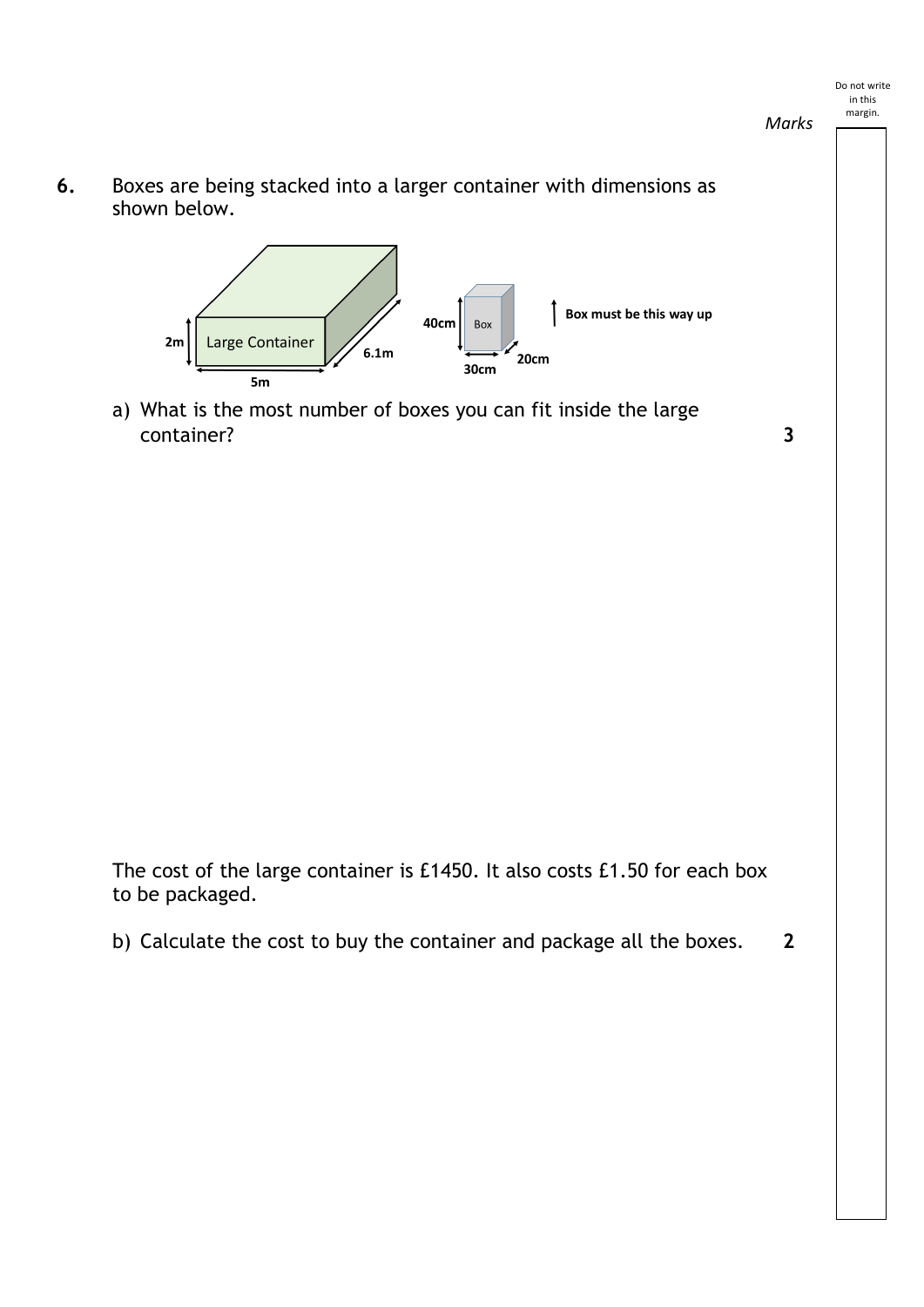The large container is being placed on a plane, which is to fly from London to New York. The plane flies 3500 miles at a speed of 400mph. c) How long in hours and minutes will it take for the plane to make this journey? **2** The plane leaves at 9am from London. New York is 5 hours behind London d) Calculate the local time of arrival for the plane. **2** Do not write in this margin. *Marks*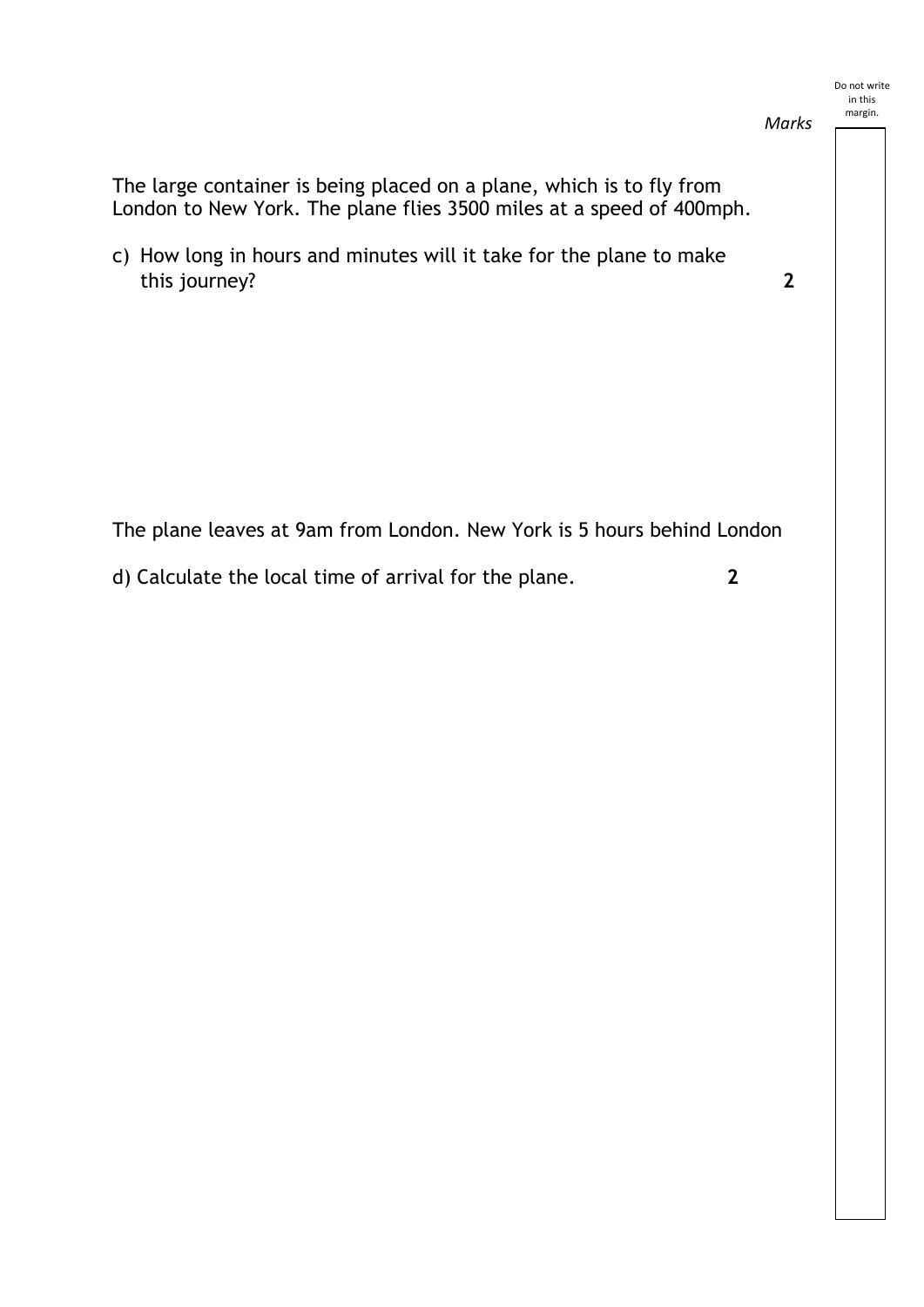### Do not write in this

**7.** A group of students time how long in seconds it takes for them to run a 100m race, the times recorded were; 68 77 73 73 78 84 a) Calculate the mean and standard deviation of these times. **4** margin. *Marks*

b) In the next race the mean time was 72.2 seconds and the standard deviation was 2.24. Make two valid comments about the two races.

**2**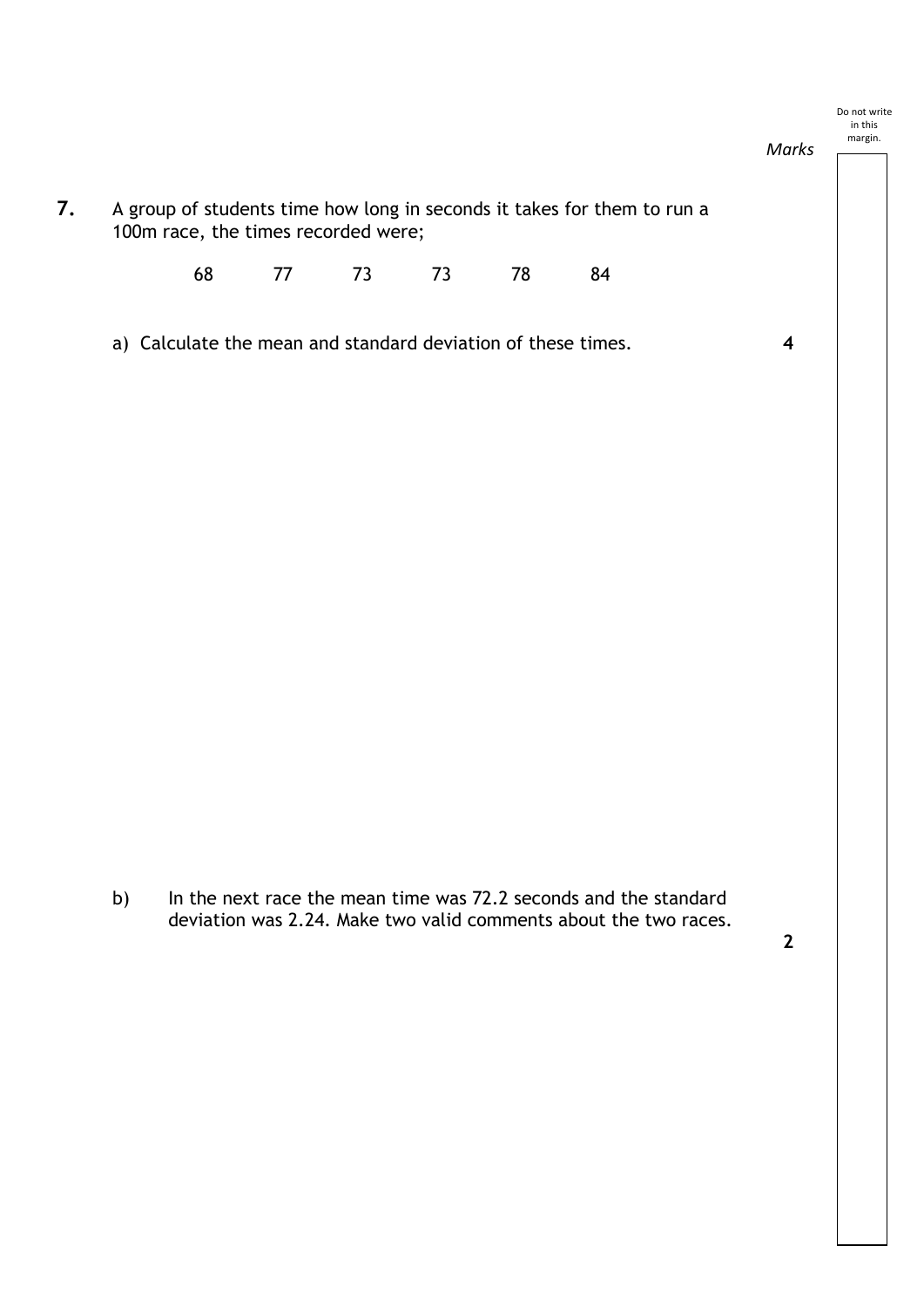*Marks*

|              | <b>Task</b>                            | <b>Preceding task</b> | <b>Time</b><br>(minutes) |
|--------------|----------------------------------------|-----------------------|--------------------------|
| A            | Turn on the water<br>heater.           | None                  | 5                        |
| B            | Put away dry<br>plates.                | None                  | $\overline{2}$           |
| $\mathsf{C}$ | Turn on water tap<br>to fill the sink. | D                     | 3                        |
| D            | Put plug into sink.                    | A                     | 1                        |
| E            | Collect dirty<br>dishes.               | B                     | $\overline{2}$           |
| F            | Add washing up<br>liquid.              | $\epsilon$            | 1                        |
| G            | Wash dishes.                           | F, E                  | 15                       |
| H            | Leave to dry.                          | G                     | 0                        |

**8.** Helen is doing the washing up, her tasks are listed on the table below.

a) Complete the following precedence table of the tasks that need completed. **2**



b) If Helen starts doing the dishes as 4.12pm then when will she finish? **2**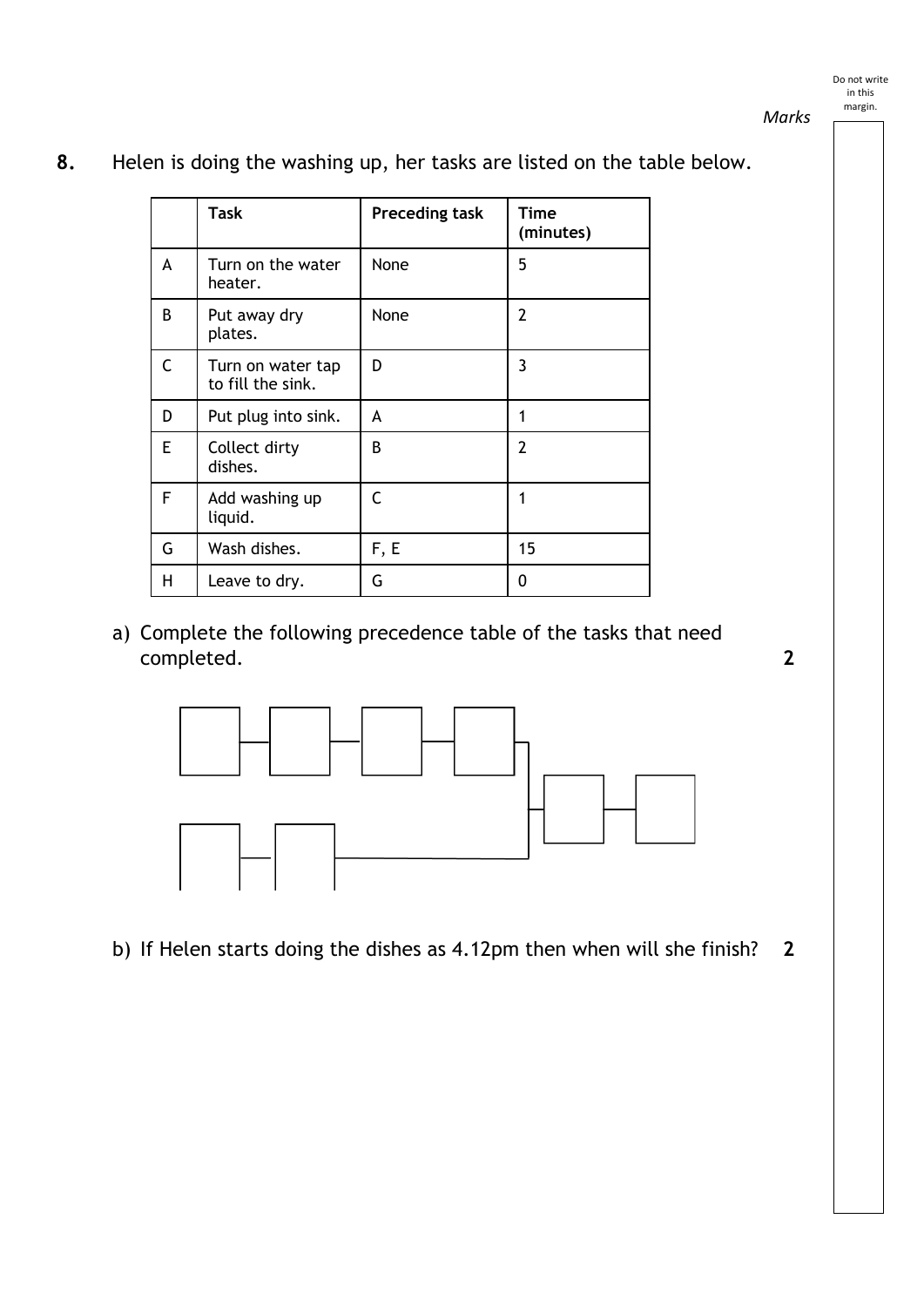**9.** A mobile phone company *PHONES R US* records how many of their phones they sell a day in different cities across the country. The number of phones sold are recorded in the table below.

| ∡ົ<br>. . | 30 | 24 | ำส |    | 24       |
|-----------|----|----|----|----|----------|
| 18        | 20 | 26 | 34 | 38 | າາ<br>رے |

a) For this data calculate **2** The median The lower quartile The upper quartile

b) Construct a boxplot of this data. **2**



c) Calculate the Semi-Interquartile Range **2**

Another mobile phone company *RINGING DEA*LS did the same survey.

They were found to have a median of selling 28 phones, and the SIQR of their sales is 8.

d) Make two valid comparisons between the sales of two mobile phone brands. **2**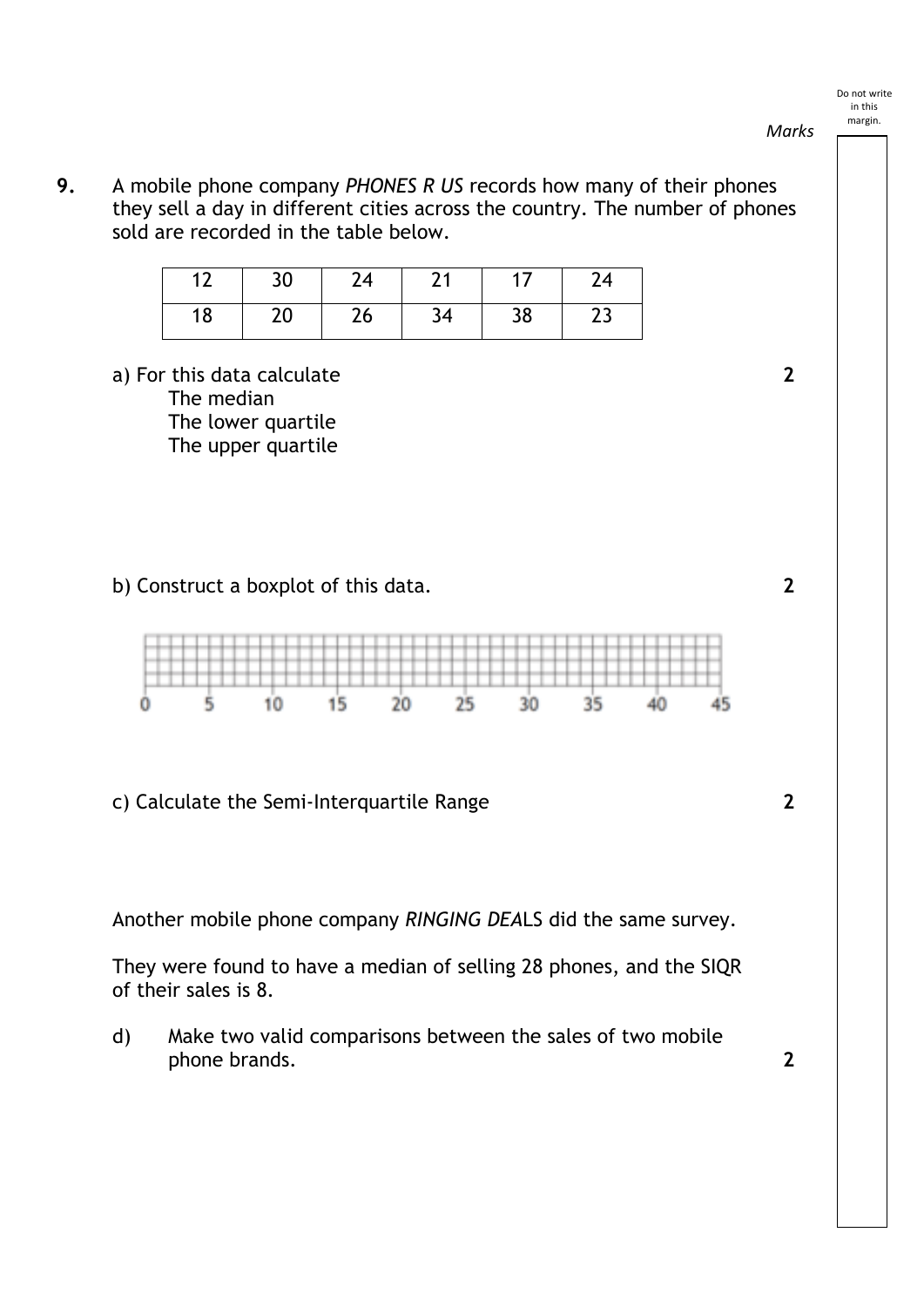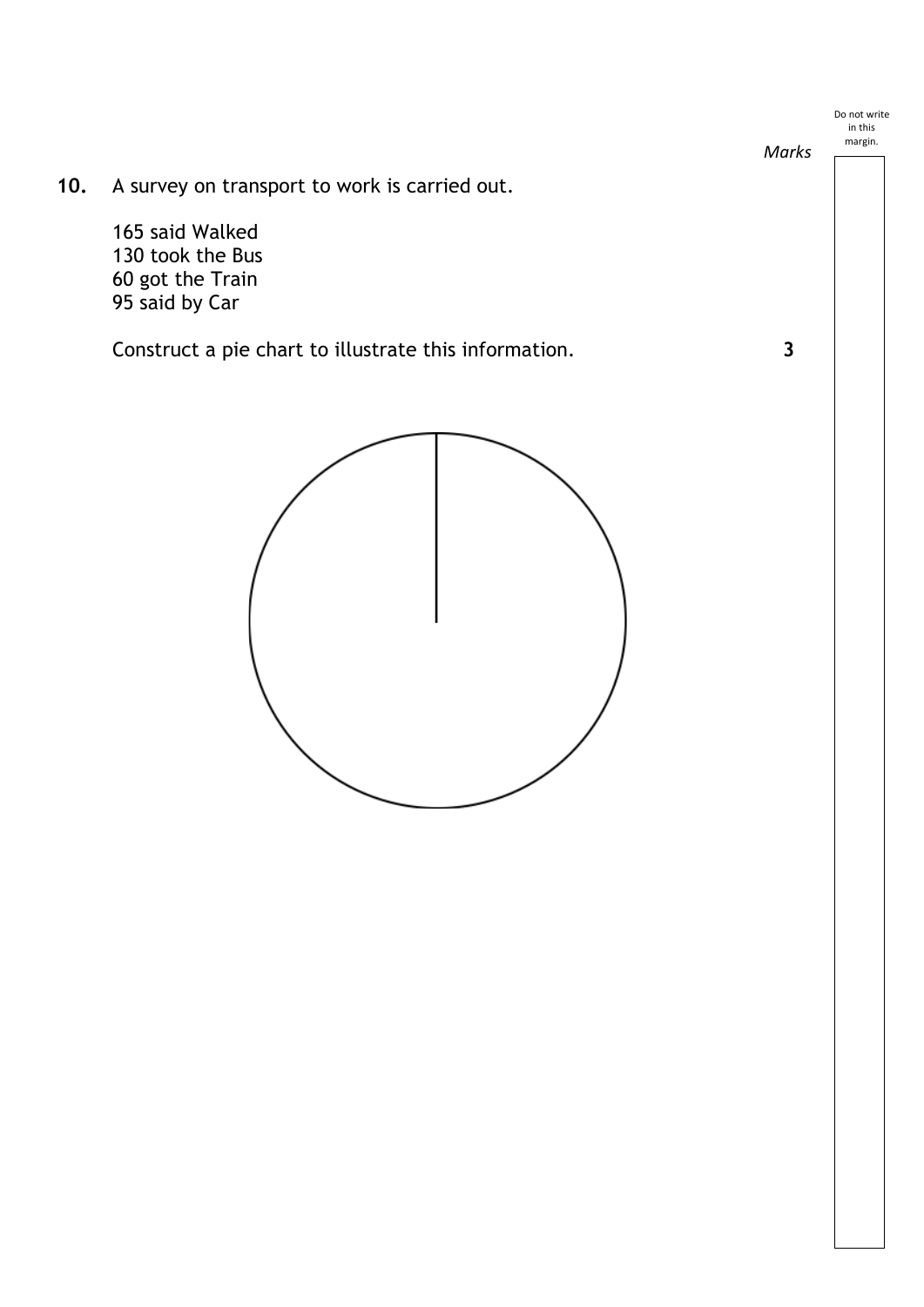Weight 32 45 40 45 34 36 35 38 Length 112 139 126 128 115 120 122 118 140 height (cm) height (cm) 130 120 110 20 30 40 50 weight (kg) a) On the grid, draw a Scatter Graph **2**

**11.** The height and weights of several members of an U15 football team is taken and recorded.

b) Draw a line of best fit **1** 

Mason measures that he is 1.35m tall.

c) i) Use your line of best fit to calculate his weight **1**